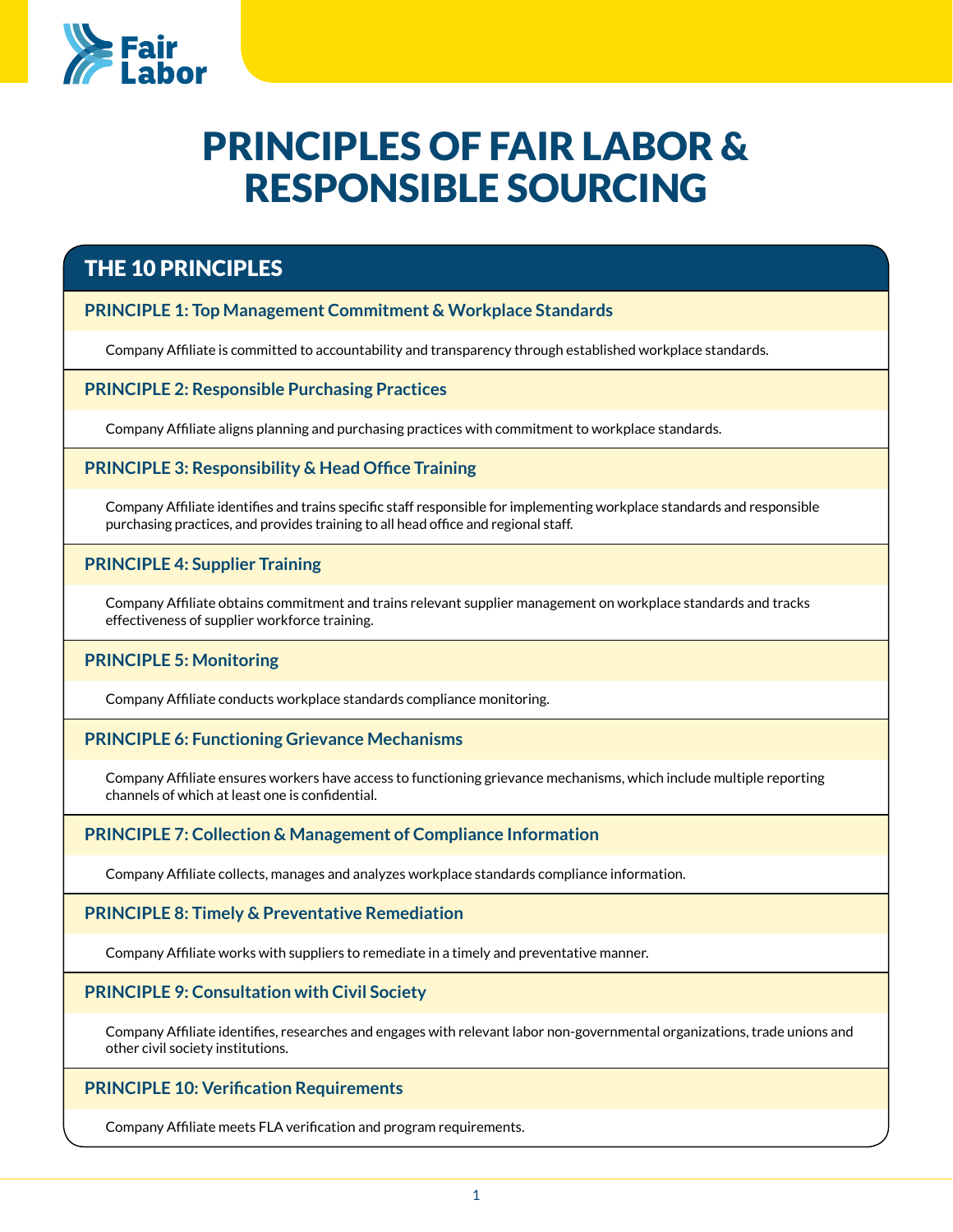# Principles, Benchmarks, and Key Performance Indicators

Each Principle is executed by companies by upholding a number of benchmarks and key performance indicators (KPIs), included in the tables below.

Principle 1: Top Management Commitment & Workplace Standards

**Company Affiliate is committed to accountability and transparency through established workplace standards.**

Benchmark 1.1: **Company Affiliate leadership formally commits to uphold workplace standards, including engagement with civil society, and to integrate these commitments into company business practices.**

- KPI a) Demonstrated internal commitment from the CEO/owner, as well as resource allocation from top management, to uphold and integrate workplace standards into business practices
- KPI b) Demonstrated public commitment and transparency from the company in implementing workplace standards and engagement with civil society
- KPI c) The upmost levels of the governance structure have clear roles and responsibilities for ensuring that the company is implementing and upholding workplace standards

Benchmark 1.2: **Company Affiliate establishes and articulates clear, written workplace standards that meet or exceed those embodied in the FLA Workplace Code of Conduct.**

KPI a) Affiliate has written workplace standards KPI b) Workplace standards meet the FLA Workplace Code of Conduct

### Principle 2: Responsible Purchasing Practices

**Company Affiliate aligns planning and purchasing practices with commitment to workplace standards.**

Benchmark 2.1: **Company Affiliate has formal written policies and procedures for planning and purchasing that 1) articulate the many complexities involved in their global supply chains, including different supplier business models, and** 

**2) require relevant internal representatives to work with suppliers to reduce negative impacts on working conditions. These policies and procedures shall address (a) alignment of financial terms with FLA Workplace Standards, (b) adequacy of lead time provided (considering, for example, availability of inputs, testing, design changes, and production capacity) to produce without excessive overtime, unauthorized subcontracting, or other negative impacts, and (c) balanced annual planning efforts to eliminate negative outcomes (i.e. lower efficiency, poor labor retention, and longer throughput) that arise from traditional seasonal order demand.**

KPI a) Policies and procedures that address:

- Elements 1 and 2
- Financial terms,
- Lead time, and
- Balanced planning
- Order reduction and facility exit

KPI b) Frequency of review by senior management to assess impacts of planning and purchasing on compliance.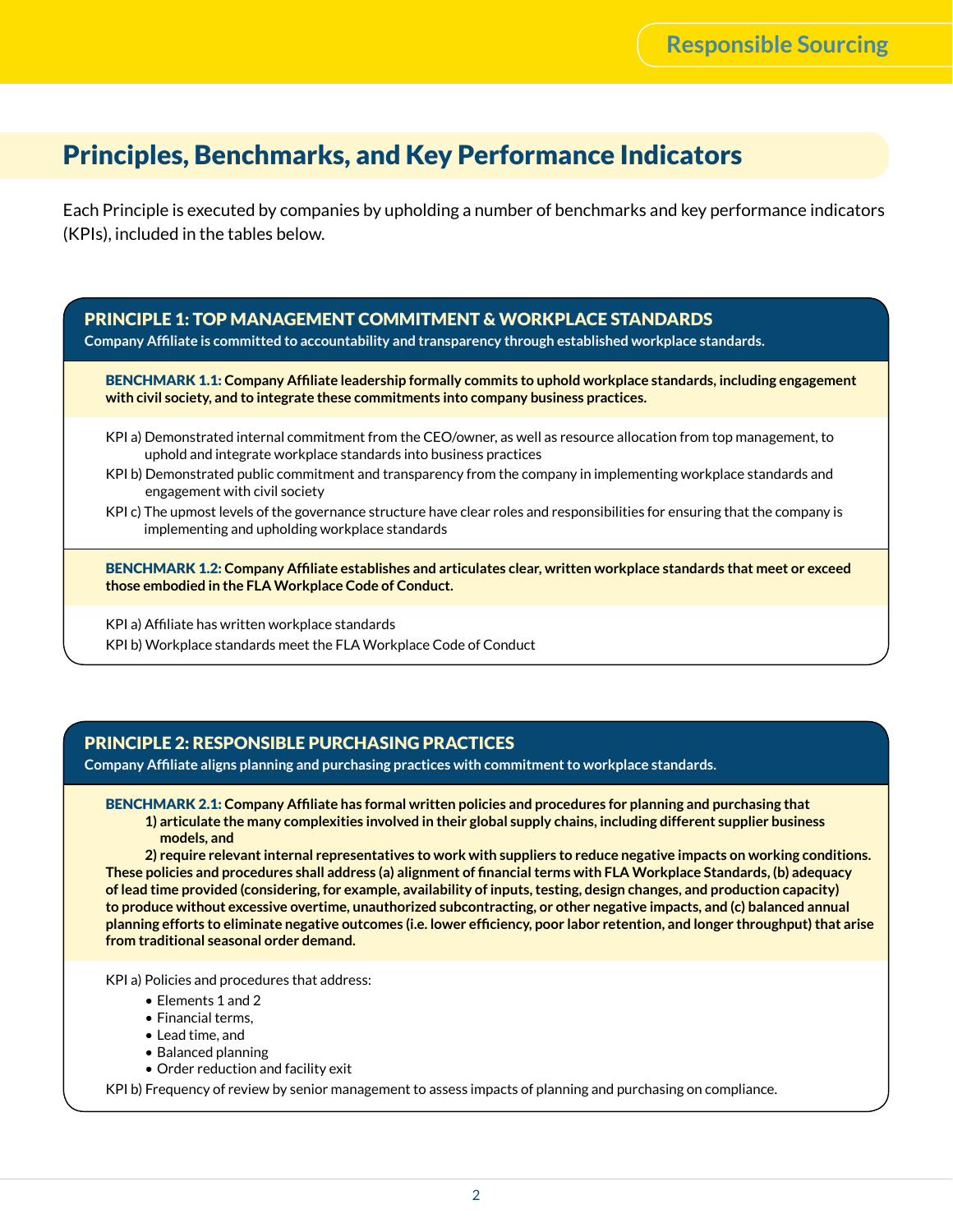Benchmark 2.2: **Company Affiliate holds relevant staff and any contracted agent/intermediary accountable for the implementation of planning, purchasing, and order reduction practices that help avoid negative impacts on workers and working conditions.**

- KPI a) Company has documented metrics and procedures in place to measure and assess the performance of systems, staff, and any agent/intermediary in implementing responsible purchasing, planning, and order reduction practices
- KPI b) Evidence of actions, outcomes, or solutions demonstrating multiple departments and agents/intermediaries are held accountable for jointly identifying and mitigating negative impacts on workers and working conditions

Benchmark 2.3: **Company Affiliate staff responsible for planning and purchasing decisions engage with their labor compliance colleagues, any contracted agent/intermediary and suppliers in regular and constructive dialogue throughout the production process and when problems arise to support operations at the factory level and to seek to avoid or mitigate negative impacts on workers and/or compliance with code standards at supplier facilities.**

- KPI a) Documented process to facilitate dialogue among key departments, with any contracted agent/intermediary, as well as between supplier and buyer (each represented by staff from all key departments) to analyze and review impact.
- KPI b) Frequency of relevant cross-department dialogues
- KPI c) Evidence of buyer facilitation of feedback from suppliers, without retaliation, on purchasing practices
- KPI d) Evidence of continuous measured improvements through open dialogue with relevant staff, any agents/intermediary, suppliers, or facilities

Benchmark 2.4: **Company Affiliate provides positive incentives for suppliers and/or facilities producing in a socially responsible and sustainable manner and, if applicable, having internal systems aligned with FLA Principles.**

- KPI a) Documented system to evaluate suppliers and/or facilities
- KPI b) Availability and communication to suppliers of positive incentives
- KPI c) Percentage of suppliers and/or facilities receiving incentives

### Principle 3: Responsibility and Head Office/Regional Training

**Company Affiliate identifies and trains specific staff responsible for implementing workplace standards and responsible purchasing practices, and provides training to all head office and regional staff.** 

Benchmark 3.1: **Company Affiliate identifies the person(s) responsible for administering and implementing its workplace standards compliance program and responsible purchasing practices.**

KPI a) Organizational chart designating title, name and contact information of responsible individual(s) KPI b) Job description(s) or other equivalent to demonstrate relevant responsibilities for implementing workplace standards and responsible planning and purchasing practices

Benchmark 3.2: **Company Affiliate trains the person(s)/team(s) responsible for administering and implementing its workplace standards compliance program.**

KPI a) Appropriate training or other professional development to qualify the staff person(s) KPI b) Training content includes:

- Collective bargaining,
- Union engagement,
- Effective worker-management communication channels

KPI c) Training feedback or behavioral changes that demonstrate participant knowledge gained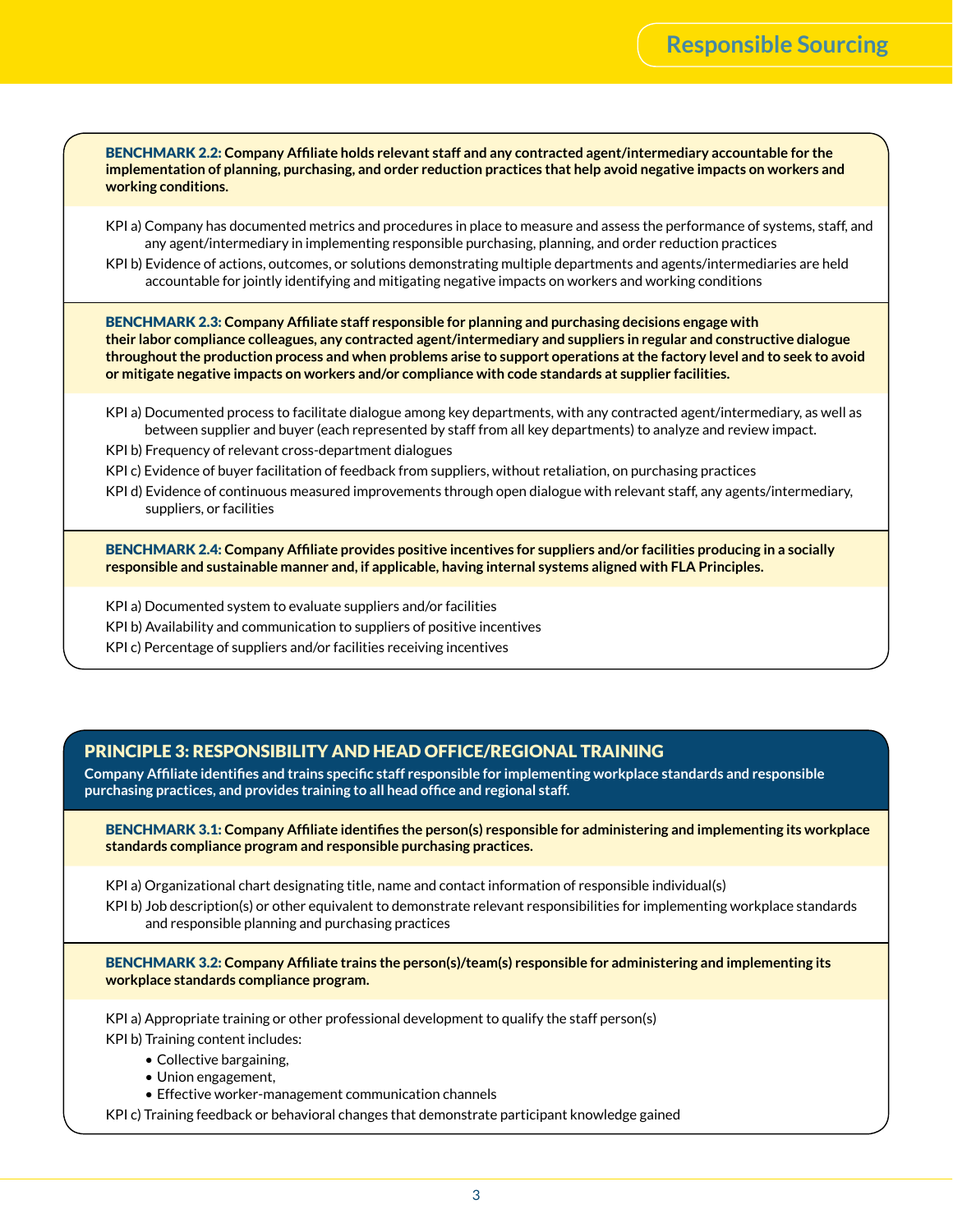Benchmark 3.3: **Company Affiliate ensures that training is provided to all head office and regional staff on the company's commitment to workplace standards and the integration of standards into business practices. Training occurs at onboarding and refresher training is conducted annually.**

KPI a) Percentage of head office and regional staff that received training

KPI b) Training feedback or behavioral changes that demonstrate participant knowledge gained

KPI c) Evidence of annual refresher training

Benchmark 3.4: **All relevant business and compliance staff and any contracted agent/intermediary are trained and knowledgeable of the consequences of their planning and purchasing practices on working conditions in order to mitigate negative impacts on code compliance.**

KPI a) Percentage of relevant business staff, compliance staff and any agent/intermediary trained

KPI b) Training feedback or behavioral changes that demonstrate participant knowledge gained

KPI c) Frequency of refresher training

KPI d) Systems for periodic evaluation of training

### Principle 4: Supplier Training

**Company Affiliate obtains commitment and trains relevant supplier management on workplace standards and tracks effectiveness of supplier workforce training.** 

Benchmark 4.1: **Company Affiliate formally conveys workplace standards to suppliers and receives written acknowledgment to uphold workplace standards, facilitate periodic assessments, including those organized by the FLA, and actively contribute to consequent remediation activities.** 

KPI a) Percentage of facilities providing written commitment to uphold standards, remediate noncompliances, and agree to facilitate periodic assessments.

BENCHMARK 4.2: Company Affiliate conditions future business with suppliers upon continuous improvement of **workplace conditions.**

KPI a) Policy on the use of workplace conditions information in factory evaluations

KPI b) Demonstrated example of workplace conditions information used in factory evaluations

KPI c) Demonstrated action taken for failure to improve

Benchmark 4.3: **Company Affiliate ensures that workplace standards are accessible to workers, managers and supervisors in written form and relevant languages.** 

KPI a) Percentage of facilities in which the affiliate verified that workers, managers, and supervisors have access to written workplace standards in relevant languages

Benchmark 4.4: **Company Affiliate ensures that workers, managers and supervisors are trained on workplace standards at regular intervals to take account of labor turnover.**

KPI a) Percentage of facilities in which the affiliate verified performance and frequency of ongoing workplace standards training

KPI b) Training feedback or behavioral changes that demonstrate participant knowledge gained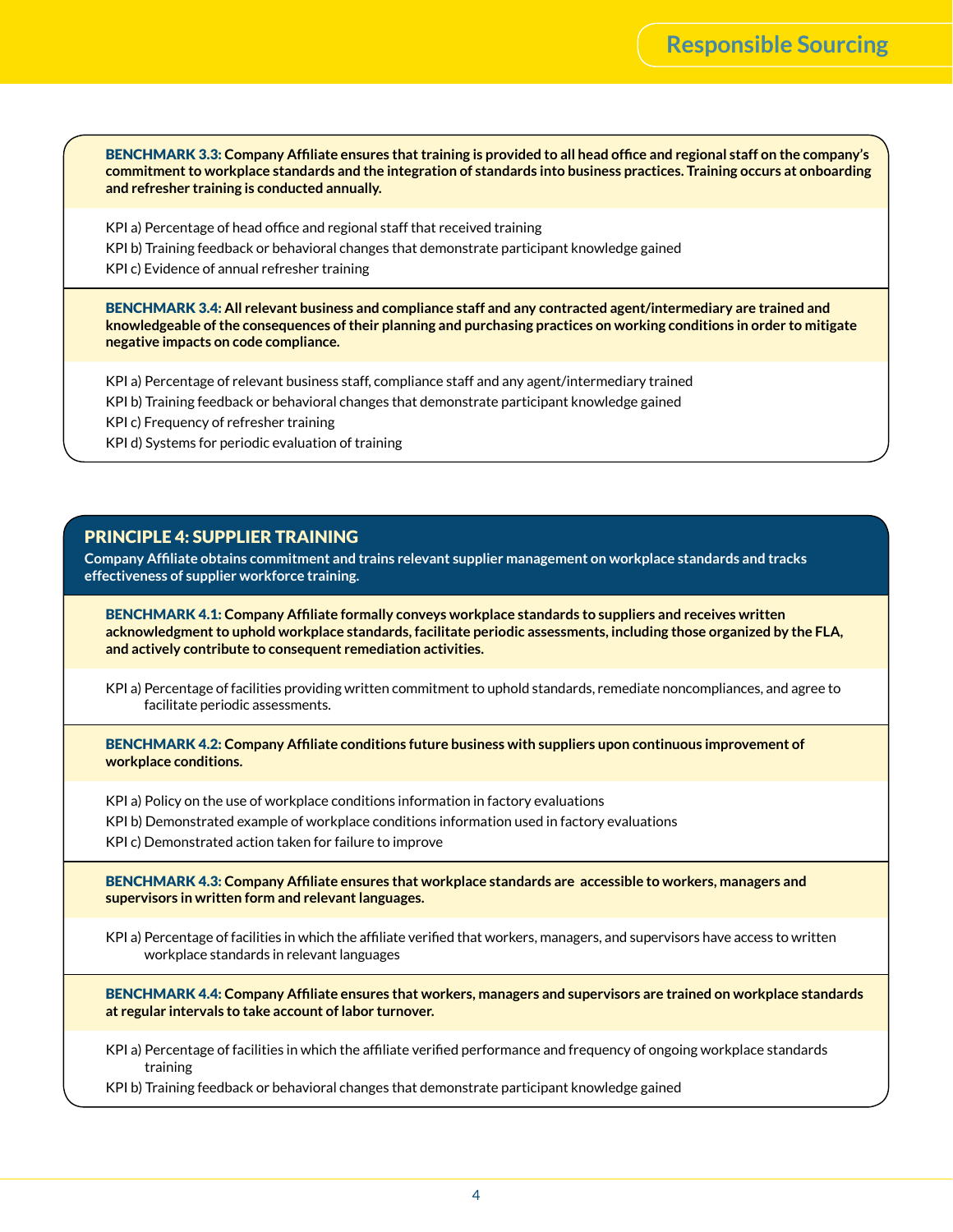| <b>PRINCIPLE 5: MONITORING</b><br>Company Affiliate conducts workplace standards compliance monitoring. |                                                                                                                                                                                                                                                                                                                                                                                                                       |
|---------------------------------------------------------------------------------------------------------|-----------------------------------------------------------------------------------------------------------------------------------------------------------------------------------------------------------------------------------------------------------------------------------------------------------------------------------------------------------------------------------------------------------------------|
|                                                                                                         | BENCHMARK 5.1: Company Affiliate conducts pre-sourcing assessment of contract facilities to review compliance with<br>workplace standards.                                                                                                                                                                                                                                                                            |
|                                                                                                         | KPI a) Percentage of facilities added within the reporting period that were monitored for workplace standards prior to<br>sourcing<br>KPI b) Documented process for pre-sourcing assessments                                                                                                                                                                                                                          |
|                                                                                                         | BENCHMARK 5.2: Company Affiliate monitors facilities regularly to assess compliance with workplace standards.                                                                                                                                                                                                                                                                                                         |
|                                                                                                         | KPI a) Percentage of facilities monitored for workplace standards within the reporting period<br>KPI b) Evidence of a risk analysis approach in prioritizing assessments<br>KPI c) Workplace standards for facilities assessed by the company align with the FLA workplace standards                                                                                                                                  |
|                                                                                                         | BENCHMARK 5.3: Company Affiliate ensures that its monitoring program includes, but is not limited to:<br>a) Worker interviews,<br>b) Consultation with unions or worker representative structures (where applicable),<br>c) Collective bargaining terms review (where applicable),<br>d) Management interviews,<br>e) Documentation review,<br>f) Visual inspection, and<br>g) Occupational safety and health review. |
|                                                                                                         | KPI a) Monitoring documentation that includes all appropriate elements<br>KPI b) Verification by affiliate of terms and conditions related to workplace standards in contract facilities with collective<br>bargaining agreements, where applicable<br>KPI c) Audit methodology evaluates the implementation of workplace standards training, grievance mechanisms, and<br>remediation                                |
|                                                                                                         | BENCHMARK 5.4: Company affiliate monitors facilities to ensure implementation of responsible retrenchment policies<br>and procedures that uphold workplace, legal, and collectively bargained standards.                                                                                                                                                                                                              |
|                                                                                                         | KPI a) Percentage of facilities that were monitored to ensure compliance of workplace, legal, and collectively bargained                                                                                                                                                                                                                                                                                              |

KPI b) Company affiliate evaluates the implementation of responsible retrenchment policies and procedures

### Principle 6: Functioning Grievance Mechanisms

**Company Affiliate ensures workers have access to functioning grievance mechanisms, which include multiple reporting channels of which at least one is confidential.** 

Benchmark 6.1: **Company Affiliate ensures there are functioning grievance mechanisms at facilities.**

KPI a) Evidence of facility grievance mechanisms

retrenchment standards

KPI b) Evaluation of the effectiveness of facility grievance mechanisms

KPI c) Evaluative evidence that grievance mechanisms lack penalty

KPI d) Evaluative evidence of at least one confidential reporting channel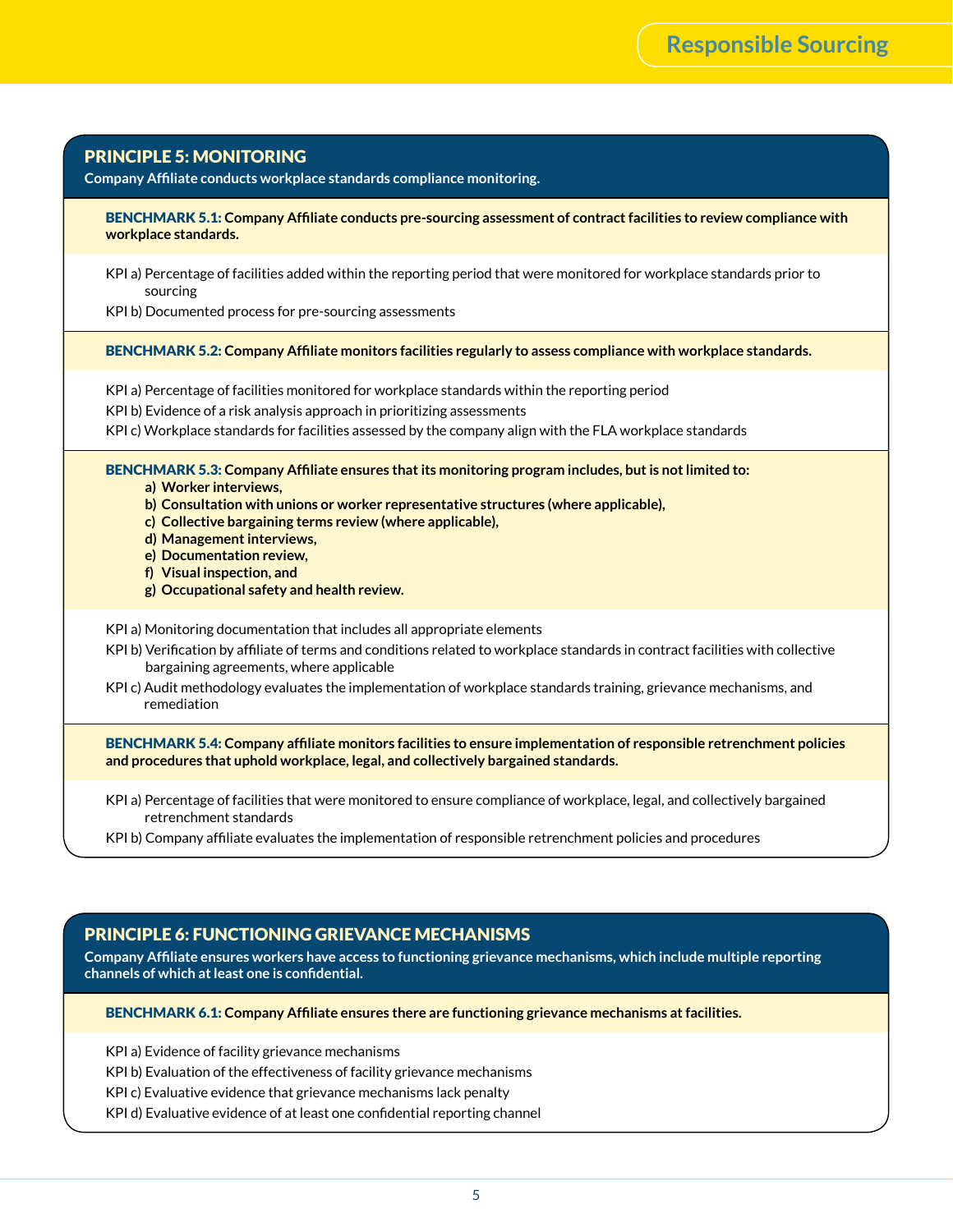Benchmark 6.2: **Where local mechanisms are not functioning, Company Affiliate provides alternative channels for workers to contact the brand directly and confidentially.**

KPI a) Evidence that alternative grievance channels have been provided by the brand, if applicable, and documented system to follow-up on grievances submitted through such channels

Benchmark 6.3: **Company Affiliate ensures training and communication is provided to all workers, supervisors, and managers about the grievance mechanisms.**

KPI a) Percentage of facilities for which affiliate verified annual training on grievance mechanisms KPI b) Training feedback or behavioral changes that demonstrate participant knowledge gained

### Principle 7: Collection and Management of Compliance Information **Company Affiliate collects, manages and analyzes workplace standards compliance information.**

Benchmark 7.1: **Company Affiliate maintains a complete and accurate list of facilities and collects and manages compliance and workplace information.**

KPI a) A complete and accurate list of facilities including:

- Address and contact information,
- Historic audit data,
- Possible root causes of noncompliance,
- Previous labor disputes,
- Incidents,
- Accidents, and
- Presence of unions or worker representative structures
- Existence of collective bargaining agreement (CBA)

Benchmark 7.2: **Company Affiliate analyzes trends in noncompliance findings.**

KPI a) Documentation of analysis of trends

- KPI b) Documentation that identifies and tracks repeating forms of noncompliance as well as those that most negatively impact workers
- KPI c) Evidence of data analysis informing improvements of company's social compliance program to mitigate negative impacts

### Principle 8: Timely and Preventative Remediation

**Company Affiliate works with suppliers to remediate in a timely and preventative manner.** 

#### Benchmark 8.1: **Company Affiliate provides regular follow-up and oversight to implement corrective action following assessments.**

KPI a) Documented process for following up on remediation

KPI b) Evidence of consultation with unions or worker representative structures on remediation, as appropriate

KPI c) Documented collaborative process of developing remediation plans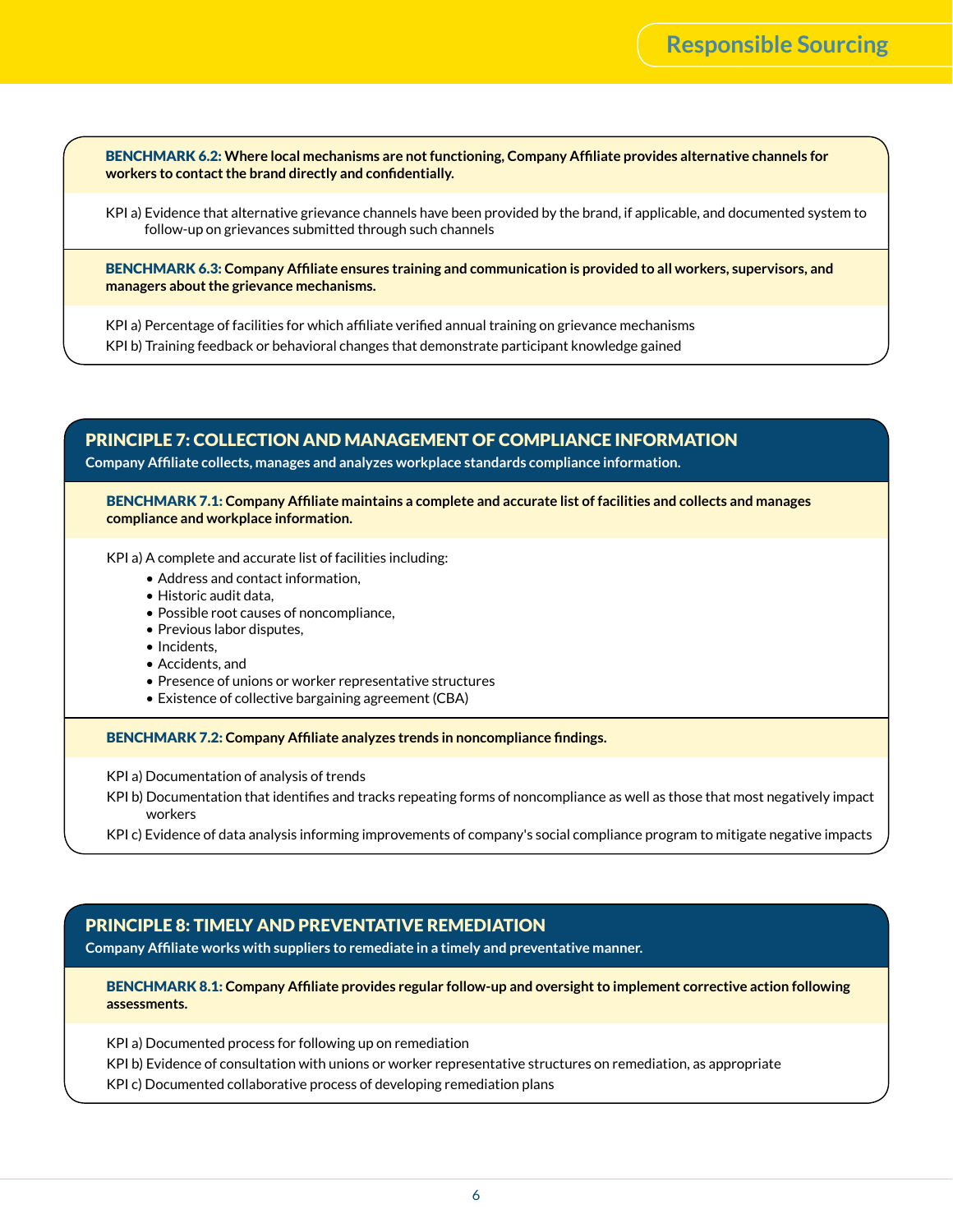Benchmark 8.2: **Company Affiliate works with the supplier to determine root causes and take action to reduce risk and prevent future noncompliance.**

KPI a) Documented collaborative process of root cause analysis

KPI b) Evidence of actions taken to reduce risk and prevent future noncompliance

Benchmark 8.3: **Company Affiliate records and tracks the progress and effectiveness of remediation for internal assessments.**

KPI a) Evidence that remediation progress is tracked to completion KPI b) Documented process to determine effectiveness of remediation plans

### Principle 9: Consultation with Civil Society

**Company Affiliate identifies, researches and engages with relevant labor non-governmental organizations, trade unions and other civil society institutions.**

Benchmark 9.1: **Company Affiliate develops a civil society organization (CSO) outreach strategy that reflects the geographical distribution of sourcing.**

KPI a) A strategic plan for local CSO outreach and engagement that takes into account high risk and production volume KPI b) Documented mapping of CSOs that considers criteria and relevancy

Benchmark 9.2: **Company Affiliate develops and maintains links to relevant CSOs to gain understanding of local labor issues.**

KPI a) Evidence of efforts to engage with CSOs in all high risk and high volume countries KPI b) Percentage of sourcing countries where the affiliate has relationships with CSOs

Benchmark 9.3: **Company Affiliate strategizes with CSOs and knowledgeable local sources in the design and implementation of workplace standards compliance programs.**

KPI a) Demonstrated engagement with CSOs in the design and implementation of workplace standards compliance strategies including:

- Trainings,
- Worker communication channels, or
- Facility-specific remediation plans

Benchmark 9.4: **Company Affiliate consults with supplier management and legally constituted unions or worker representative structures to gain an understanding of relevant relationships.**

KPI a) A procedure for relevant staff/assessor use in gaining an understanding of union structures in all sourcing countries, specifically within its supplier base, and demonstration implementation

KPI b) Evidence of consultation with all relevant parties regarding specific, existing relationships between supplier management and any legally constituted unions or worker representative structures